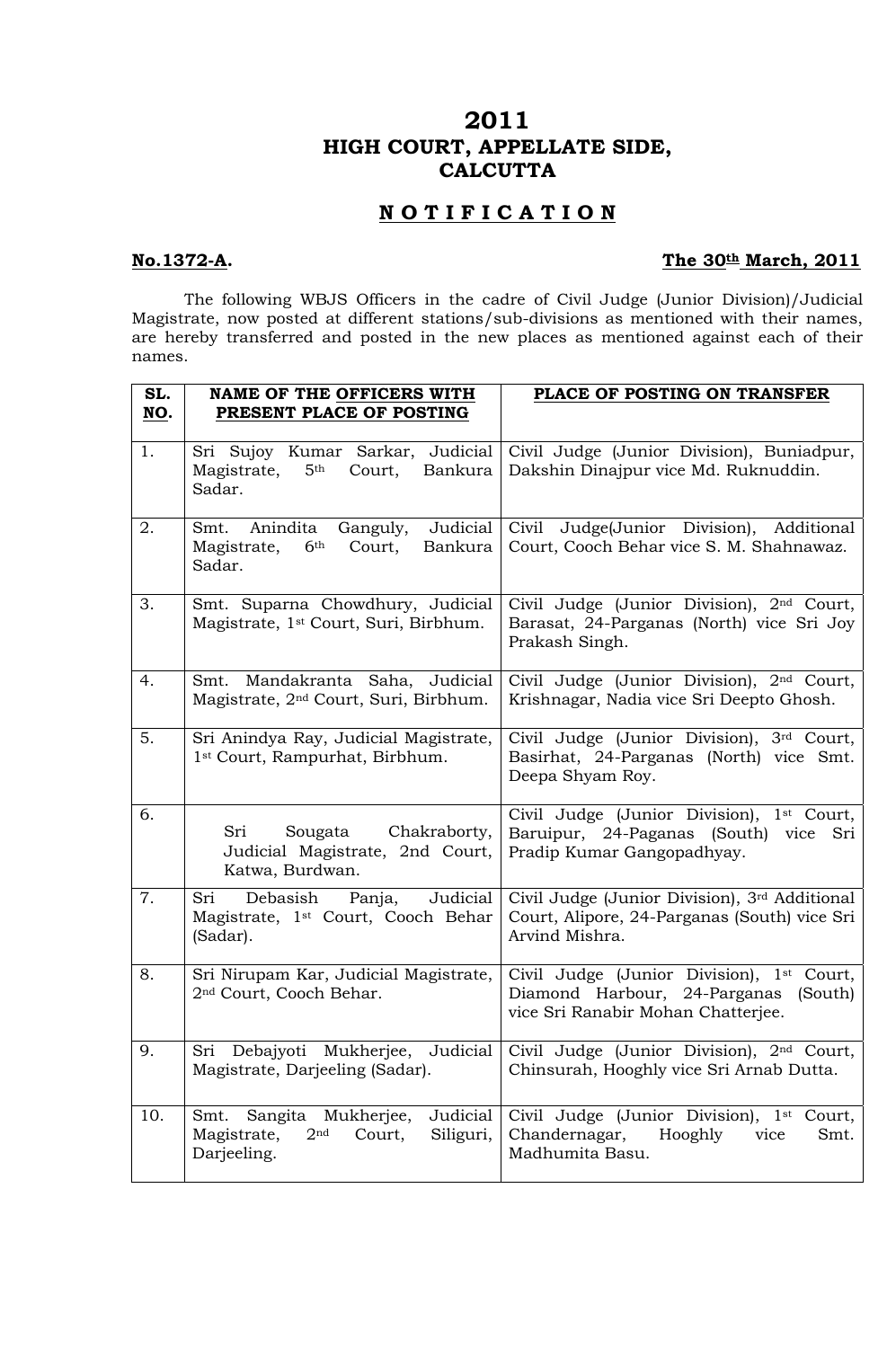| 11. | Sri Sandip Kumar Kundu, Judicial<br>Magistrate, Gorubathan, Darjeeling.                                   | Civil Judge (Junior Division), 1st Court,<br>Katwa, Burdwan vice Sri Mrinal Kanti<br>Mondal.                               |
|-----|-----------------------------------------------------------------------------------------------------------|----------------------------------------------------------------------------------------------------------------------------|
| 12. | Sri Abir Chattopadhyay, Civil Judge<br>(Junior Division), Balurghat, Dakshin<br>Dinajpur.                 | Civil Judge (Junior Division), 1st Court,<br>Sealdah, 24-Parganas (South)<br>vice<br>Sri<br>Ananta Kumar Singha Mahapatra. |
| 13. | Judicial<br>Sri<br>Rishi<br>Kushary,<br>Magistrate,<br>Balurghat,<br>Dakshin<br>Dinajpur.                 | Civil Judge (Junior Division), 3rd Court,<br>Alipore, 24-Parganas (South)<br>vice<br>Sri<br>Anirban Ray.                   |
| 14. | (Saha)<br>Smt.<br>Chandraprova<br>Chakraborty, Judicial Magistrate, 2nd<br>Court, Howrah.                 | Civil<br>Judge<br>(Junior<br>Division),<br>Behar<br>Mathabhanga, Cooch<br>vice<br>Sri<br>Prakash Burman.                   |
| 15. | Sri Rintu Sur, Judicial Magistrate, 4th<br>Court, Howrah.                                                 | Civil Judge (Junior Division),<br>Mangpoo,<br>Darjeeling vice Sri Uday Rana.                                               |
| 16. | Smt. Mou Ghatak Majumder, Judicial<br>Magistrate, 7 <sup>th</sup> Court, Howrah.                          | Civil Judge (Junior Division), Toofanganj,<br>Cooch Behar vice Sri Hiranmoy Sanyal.                                        |
| 17. | Judicial<br>Barnali Dasgupta,<br>Smt.<br>Magistrate, Amta, Howrah.                                        | Civil Judge (Junior Division), Kalimpong,<br>Darjeeling vice Sri Prasun Ghosh.                                             |
| 18. | Judicial<br>Sri<br>Soumen<br>Sarkar,<br>Magistrate, 2 <sup>nd</sup> Court, Hooghly.                       | Civil<br>Judge (Junior Division),<br>Mirik,<br>Darjeeling vice Sri Sutirtha Banerjee.                                      |
| 19. | Aniruddha<br>Judicial<br>Sri<br>Saha,<br>Magistrate, 4 <sup>th</sup> Court, Hooghly.                      | Civil Judge (Junior Division), Mayabunder,<br>A&N Islands vice Sri Duri Venkat Srinivas.                                   |
| 20. | Sri Biswajyoti Chatterjee, Judicial<br>Magistrate,<br>2 <sup>nd</sup> Court, Alipurduar,<br>Jalpaiguri.   | Civil Judge (Junior Division), 7th<br>Court,<br>Howrah vice Sri Sujoy Bal.                                                 |
| 21. | Tikendra Narayan Pradhan,<br>Sri<br>Judicial Magistrate, 1 <sup>st</sup> Court, Malda.                    | Civil Judge (Junior Division), Additional<br>Court, Sealdah, 24-Parganas (South) vice<br>Dipanjan Sen.                     |
| 22. | Atrayee Manna,<br>Judicial<br>Smt.<br>Magistrate, 3 <sup>rd</sup> Court, Berhampore,<br>Murshidabad.      | Civil Judge (Junior Division), 1st Court,<br>Howrah vice Smt. Arpita Ghosh.                                                |
| 23. | Sri Soumendra Nath Roy, Civil Judge<br>(Junior Division), 1 <sup>st</sup> Court, Lalbagh,<br>Murshidabad. | Civil Judge (Junior Division), Bongaon, 24-<br>Parganas (North) vice Sri Prasenjit Bose.                                   |
| 24. | Sri<br>Judicial<br>Abhijit<br>Ghosh,<br>Magistrate, $2nd$ Court,<br>Jangipur,<br>Murshidabad.             | Civil Judge (Junior Division), Islampur,<br>Uttar Dinajpur vice Sri Sadhan Mondal.                                         |
| 25. | Sri Bikash Lama, Civil Judge (Junior<br>Division),<br>3 <sup>rd</sup><br>Court, Krishnagar,<br>Nadia.     | Civil Judge (Junior Division), 3rd Court,<br>Baruipur, 24-Parganas (South) vice Sri<br>Sougata Roy Chowdhury.              |
| 26. | Smt. Sushmita Mukherjee, Judicial<br>Magistrate, 2 <sup>nd</sup> Court, Ranaghat,<br>Nadia.               | Civil Judge (Junior Division), Cooch Behar<br>Sadar vice Sri Pradip Bandyopahdyay.                                         |
| 27. | Sri<br>Judicial<br>Raja<br>Mukherjee,<br>3 <sup>rd</sup><br>Magistrate,<br>Court,<br>Ranaghat,<br>Nadia.  | Civil Judge (Junior Division), 3rd Court,<br>Serampore, Hooghly vice Sri Subhajit Basu.                                    |
| 28. | Judicial<br>Sri<br>Sarkar,<br>Anupam<br>Magistrate, Kalyani, Nadia.                                       | Civil Judge (Junior Division), Alipurduar,<br>Jalpaiguri<br>vice<br>Sri<br>Prasanta<br>Mokhopadhyay.                       |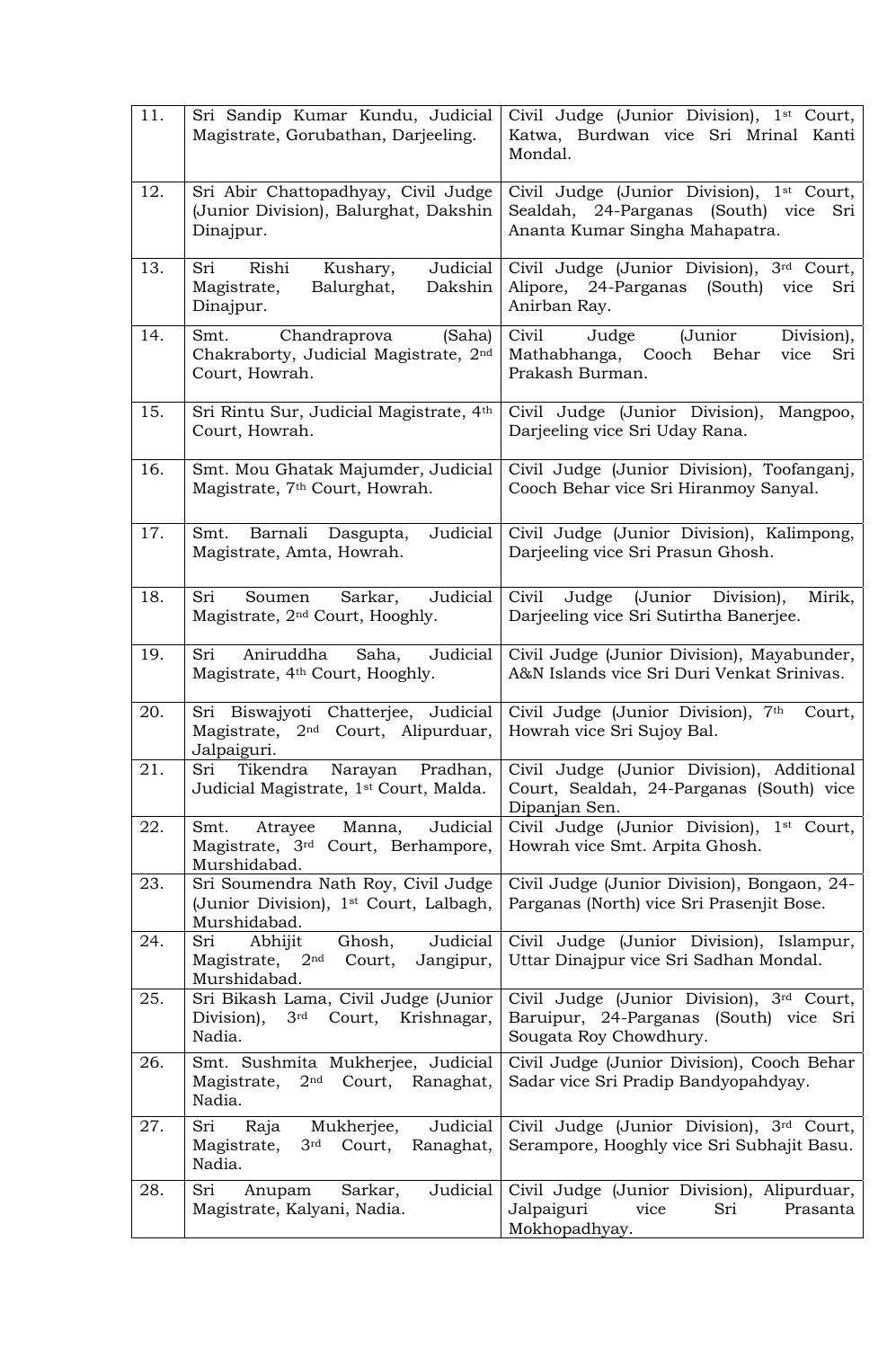| 29. | Subhankar Biswas, Judicial<br>Sri<br>Magistrate, Nabadwip, Nadia.                                                               | Civil Judge (Junior Division), 1st Court,<br>Rampurhat, Birbhum vice Sri Lilamoy<br>Mondal.                                  |
|-----|---------------------------------------------------------------------------------------------------------------------------------|------------------------------------------------------------------------------------------------------------------------------|
| 30. | Sri Debarghya Biswas,<br>Judicial<br>Magistrate, 2 <sup>nd</sup> Court, Tamluk, Purba<br>Medinipur.                             | Civil Judge (Junior Division), 2 <sup>nd</sup> Court,<br>Sealdah, 24-Parganas (South) vice Sri Sujit<br>Kumar Bandyopadhyay. |
| 31. | Smt. Uma Banerjee (Singha Roy),<br>Magistrate,<br>2 <sup>nd</sup><br>Judicial<br>Court,<br>Contai, Purba Medinipur.             | Civil Judge (Junior Division), 3rd Court,<br>Krishnagar, Nadia vice Sri Bikash Lama.                                         |
| 32. | Sri Anan Chattopadhyay, Judicial<br>Magistrate,<br>3 <sup>rd</sup> Court,<br>Paschim<br>Medinipur.                              | Civil Judge (Junior Division), 1st Court,<br>Sadar vice<br>Bankura<br>Sri<br>Ansuman<br>Chattopadhyay.                       |
| 33. | Sri Anirban Roy, Civil Judge (Junior<br>Division), 3rd Court, Alipore, 24-<br>Parganas (South).                                 | Civil Judge (Junior Division), Balurghat,<br>Dakshin<br>Dinajpur<br>vice<br>Sri<br>Abir<br>Chattopadhyay.                    |
| 34. | Sri Arvind Mishra, Civil Judge (Junior<br>Division), 3rd Addl. Court, Alipore, 24-<br>Parganas (South).                         | Civil Judge (Junior Division), 3rd Court,<br>Asansol, Burdwan vice Smt. Sanjukta<br>Sengupta.                                |
| 35. | Sri Ananta Kumar Singha Mahapatra,<br>Civil Judge (Junior Division), 1st<br>Court, Sealdah, 24-Parganas (South).                | Civil Judge (Junior Division), Dantan,<br>Paschim Medinipur vice Sri Indranil Ray.                                           |
| 36. | Dilwar<br>Hossain,<br>Judicial<br>Syed<br>Magistrate, 3rd Court, Sealdah, 24-<br>Parganas (South).                              | Civil Judge (Junior Division), 3rd Court,<br>Paschim Medinipur vice Sri Shib Sankar<br>Ghosh.                                |
| 37. | Sri Ranabir Mohan Chatterjee, Civil<br>Judge (Junior Division), 1st Court,<br>Diamond Harbour, 24-Parganas<br>(South).          | Civil Judge (Junior Division), Dinhata,<br>Cooch Behar vice Sri Arijit Mukhopadhyay.                                         |
| 38. | Judicial<br>Mahapatra,<br>Sri<br>Prabir<br>3 <sup>rd</sup><br>Diamond<br>Magistrate,<br>Court,<br>Harbour, 24-Parganas (South). | Civil Judge (Junior Division),<br>Siliguri,<br>Darjeeling vice Sri Rajesh Guha Roy.                                          |
| 39. | Sri Pradip Kr. Gangopadhyay, Civil<br>Judge (Junior Division), 1st Court,<br>Baruipur, 24-Parganas (South).                     | Civil Judge (Junior Division), 1st Court,<br>Lalbagh, Murshidabad vice Sri Soumendra<br>Nath Roy.                            |
| 40. | Saugata Roychowdhury,<br>Sri<br>Civil<br>Judge (Junior Division), 3rd Court,<br>Baruipur, 24-Parganas (South).                  | Civil Judge (Junior Division), 1st Court,<br>Contai, Purba Medinipur vice Sri Amitava<br>Mukherjee.                          |
| 41. | Sri Ayan Kumar Banerjee, Judicial<br>Magistrate, 1 <sup>st</sup> Court, Basirhat, 24-<br>Parganas (North).                      | Civil Judge (Junior Division), 2nd Court,<br>Contai, Purba<br>Medinipur<br>Smt.<br>vice<br>Hemantika Sundas.                 |
| 42. | Sri Asish Gupta, Judicial Magistrate,<br>3rd Court, Barrackpore, 24-Parganas<br>(North).                                        | Civil<br>Judge (Junior Division),<br>Khatra,<br>Bankura vice Smt. Krishnanjana Ray.                                          |
| 43. | Sri Sourav Bhattacharya, Judicial<br>Magistrate, Islampur, Uttar Dinajpur.                                                      | Civil Judge (Junior Division), 5th Court,<br>Alipore, 24-Parganas<br>(South)<br>vice<br>Sri<br>Annada Sankar Mukhopadhyay.   |